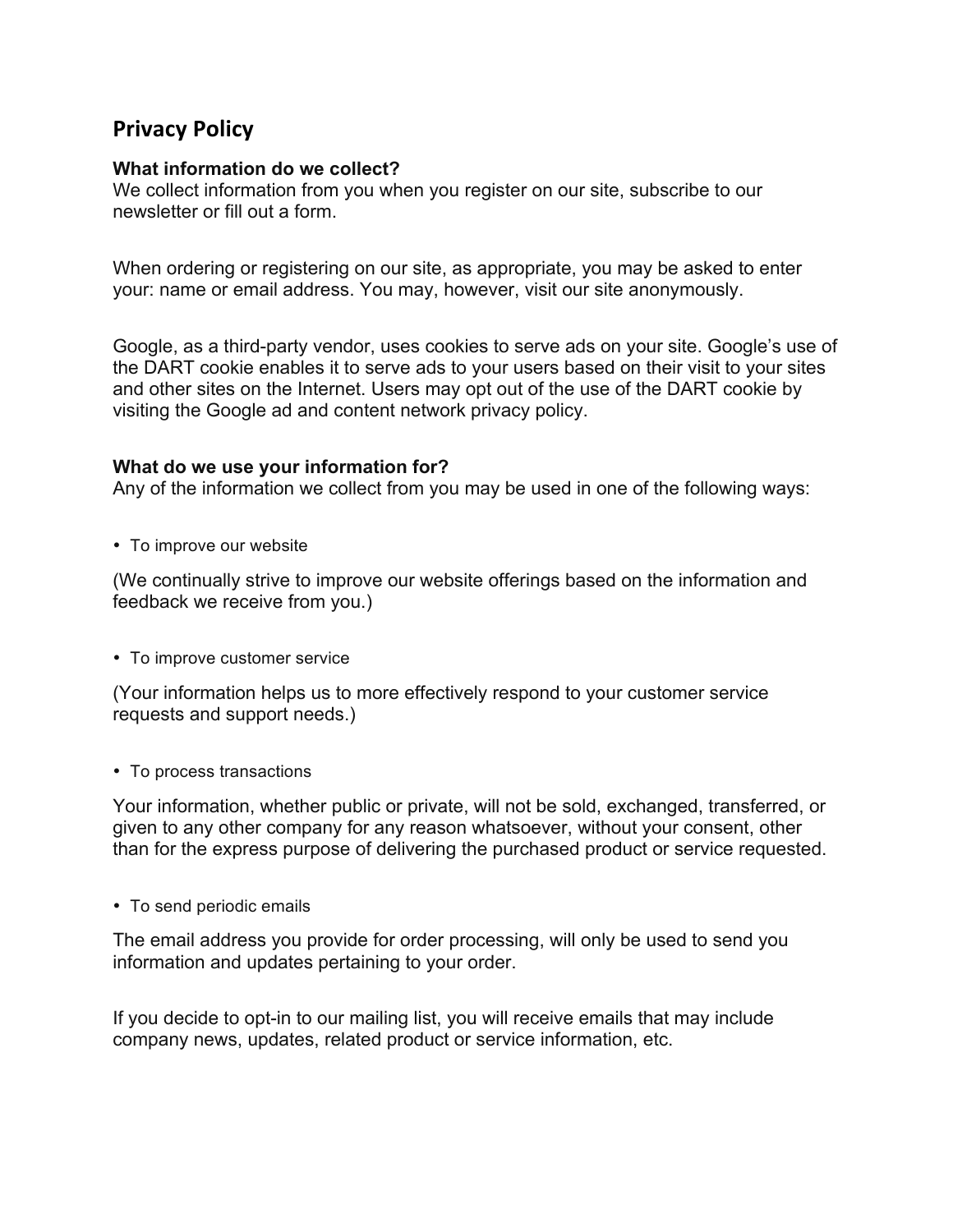Note: If at any time you would like to unsubscribe from receiving future emails, we include detailed unsubscribe instructions at the bottom of each email.

#### **How do we protect your information?**

We implement a variety of security measures to maintain the safety of your personal information when you place an order or access your personal information.

We offer the use of a secure server. All supplied sensitive/credit information is transmitted via Secure Socket Layer (SSL) technology and then encrypted into our Payment gateway providers database only to be accessible by those authorized with special access rights to such systems, and are required to keep the information confidential.

After a transaction, your private information (credit cards, social security numbers, financials, etc.) will not be stored on our servers.

## **Do we use cookies?**

Cookies are small files that a website transfers to your computer hard drive through your web browser (if you allow) that enables the sites to recognize your browser and capture and remember certain information.

We use cookies to help us remember and process the items in your shopping cart, understand and save your preferences for future visits, keep track of advertisements and compile aggregate data about site traffic (such as how many visitors to a particular page) and site interaction so that we can offer better site experiences and tools in the future. We may contract with third-party service providers to assist us in better understanding our site visitors. These service providers are not permitted to use the information collected on our behalf except to help us conduct and improve our business. In other words, we use software to analyze our website traffic.

# **Do we disclose any information to outside parties?**

We do not sell, trade, or otherwise transfer to outside parties your personally identifiable information. This does not include trusted third parties who assist us in operating our website, conducting our business, or servicing you, so long as those parties agree to keep this information confidential. We may also release your information when we believe release is appropriate to comply with the law, enforce our site policies, or protect ours or others rights, property, or safety. However, non-personally identifiable visitor information may be provided to other parties for marketing, advertising, or other uses.

# **Third Party Links**

Occasionally, at our discretion, we may include or offer third party products or services on our website. These third party sites have separate and independent privacy policies.